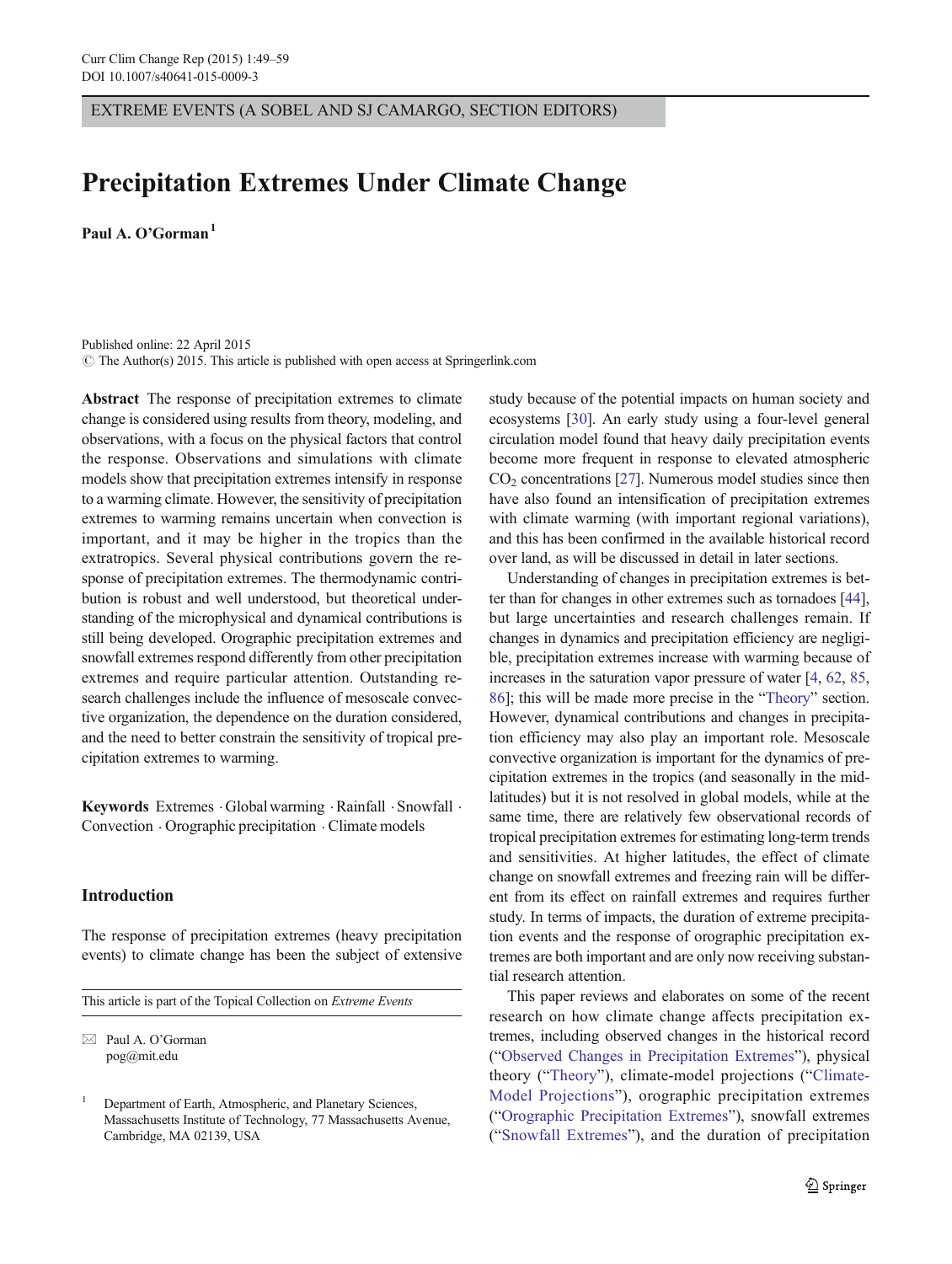<span id="page-1-0"></span>extremes ("[Duration of Precipitation Extremes](#page-6-0)"). The primary focus is on the physical factors that control the intensity of precipitation extremes in different climates. Open questions are discussed throughout and in the "[Conclusions and Open](#page-7-0) [Questions](#page-7-0)" section.

#### Observed Changes in Precipitation Extremes

Records of precipitation that are sufficient to detect long-term trends in extremes are primarily from rain gauges over land. Over the available record, there are regions with both increasing and decreasing trends in precipitation extremes [[1](#page-8-0), [28](#page-9-0)], as might be expected given large internal variability [\[25\]](#page-8-0), but the grid boxes or stations with significant increasing trends outnumber those with significant decreasing trends [[23,](#page-8-0) [91](#page-10-0)•]. Anthropogenic forcing has been shown to have contributed to the intensification of precipitation extremes over northern hemi-sphere land [\[53](#page-9-0)••, [95](#page-10-0)]. Assessments have also been made of the effect of anthropogenic forcing on the probability of specific extreme precipitation or flooding events using ensembles of climate-model simulations [[32,](#page-9-0) [63](#page-9-0), [64](#page-9-0)•].

One approach that reduces the influence of unforced variability while still distinguishing large-scale variations is to analyze the sensitivity of precipitation extremes averaged over all stations or grid boxes in a latitude band [\[6](#page-8-0), [91](#page-10-0)•]. Figure 1a shows an example of this type of analysis in which annualmaximum daily precipitation rates over land from the HadEX2-gridded dataset [\[23](#page-8-0)] have been regressed over the period 1901 to 2010 against temperature anomalies from NOAA's Merged Land-Ocean Surface Temperature Analysis (MLOST) [[80\]](#page-10-0). The precipitation rates are over land only, but precipitation extremes do not necessarily scale with the local land mean temperature because of advection of water vapor from over the ocean such as in atmospheric rivers [[21](#page-8-0), [46\]](#page-9-0), and the temperatures used here are over both land and ocean. For each grid box with at least 30 years of data, the annualmaximum daily precipitation rates are regressed against the global-mean surface temperature anomalies using the Theil-Sen estimator, and the regression coefficient is divided by the mean of the annual-maximum daily precipitation rate at the grid box to give a sensitivity that is expressed in units of percent per kelvin. The median of the sensitivities is then calculated for all grid boxes in  $15^{\circ}$  latitude bands.<sup>1</sup> The resulting sensitivity is positive for most latitude bands, the 90 % confidence interval is above zero for all latitude bands



Fig 1 Sensitivities of observed annual-maximum daily precipitation over land (solid lines with circles; dotted lines show the 90 % confidence interval) in 15° latitude bands relative to a global-mean surface temperature or b mean surface temperature over the 15° latitude band. Precipitation is from HadEX2, sensitivities are calculated for grid boxes with at least 30 annual values, and the median sensitivity is plotted for each 15° latitude band. Temperatures are over land and ocean from NOAA MLOST, and for b the temperature time series were smoothed with a 9-year running-mean filter

in the northern hemisphere, and the global sensitivity (averaging over latitude bands with area weighting) is  $8\%$  K<sup>-1</sup> with a 90 % confidence interval of 5 to 10 %  $K^{-1}$ . These results, similar to those obtained previously [\[6](#page-8-0), [91](#page-10-0)•], provide evidence for an intensification of annual-maximum daily precipitation as the global-mean temperature has risen over the last century and at a rate that is roughly consistent with what might be expected from theory. However, the meridional structure of the sensitivities within the tropics is sensitive to the details of the analysis (cf.  $[6, 91 \bullet]$  $[6, 91 \bullet]$  $[6, 91 \bullet]$  $[6, 91 \bullet]$ ).

Extratropical precipitation extremes at a given latitude occur when the atmosphere is warmer than average and are more closely tied to mean temperatures somewhat further equatorward [[21](#page-8-0), [61](#page-9-0)•, [62](#page-9-0)]. However, they are still expected to respond primarily to changes in mean temperatures in the extratropics rather than the tropics, and recent warming has been greater in the northern extratropics than the tropics. The sensitivities shown in Fig. 1a are based on global-mean surface tempera-

 $\frac{1}{1}$  The circles in Fig. 1 are plotted at the midpoints of the latitude bands. There are relatively few grid boxes for some latitude bands, and higherlatitude bands with little data are excluded. Uncertainty is estimated by bootstrapping the years used at each grid box (1000 bootstrap samples are generated) and then calculating a 90 % confidence interval for the median sensitivity in each latitude band (or averaged over several latitude bands).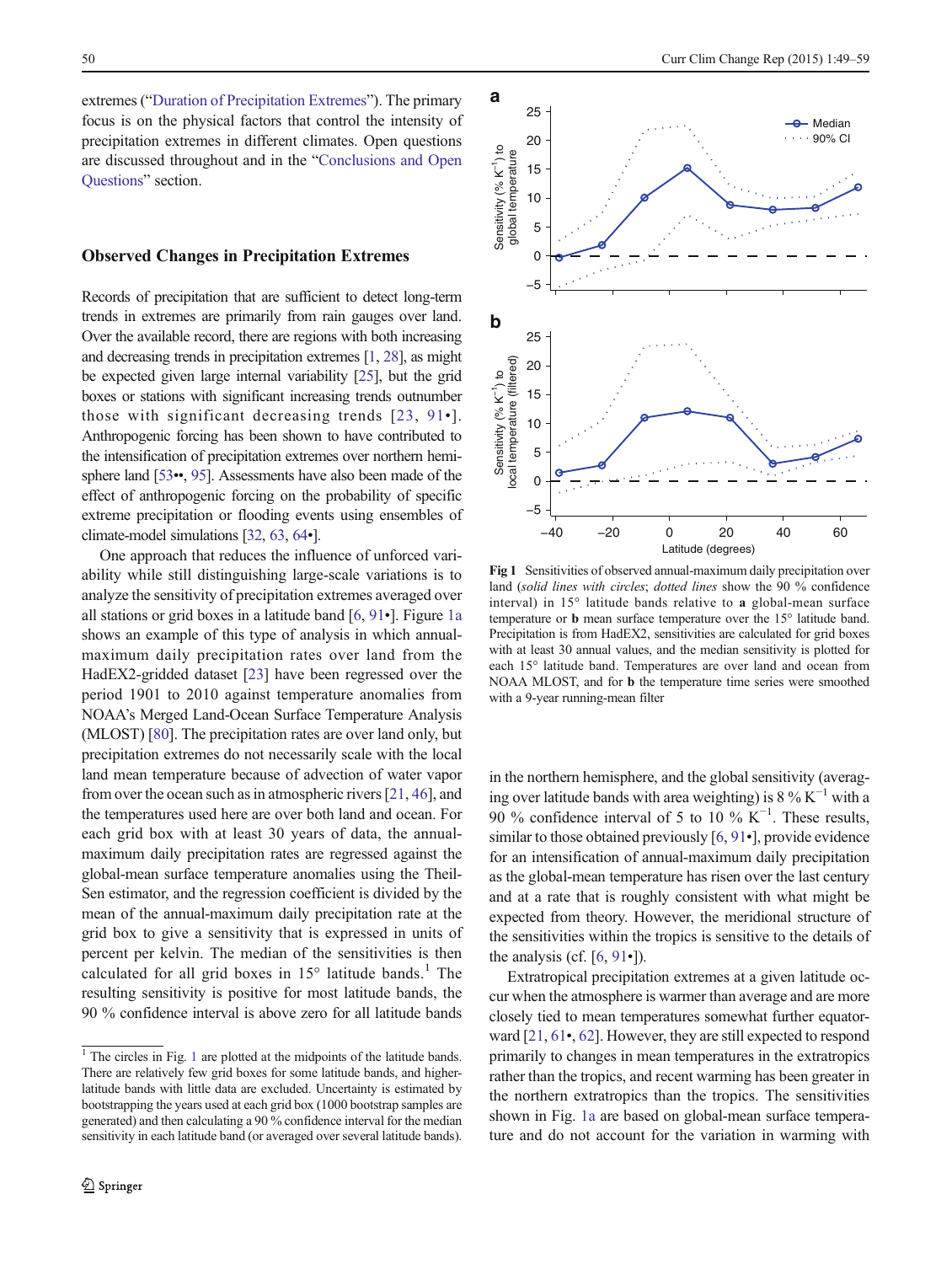<span id="page-2-0"></span>latitude. Figure [1b](#page-1-0) shows an alternative analysis in which the annual-maximum daily precipitation rates at each grid box are regressed against the area-weighted mean temperature anomaly for the 15° latitude band that contains the grid box. The latitude-band temperature time series are filtered using a 9 year running mean prior to performing the regression. This filtering reduces the influence of short-term variability in regional temperatures which has previously been found to give a different sensitivity of precipitation extremes than long-term climate change [[58\]](#page-9-0). The results in Fig. [1b](#page-1-0) show a higher sensitivity of precipitation extremes in the tropics compared to the extratropics, although the uncertainty in the tropics is large reflecting the sparse data there. The sensitivity for the tropics (30S to 30N) is 9 % K<sup>-1</sup> (90 % confidence interval 6– 14 % K<sup>-1</sup>), while for the extratropics, it is 4 % K<sup>-1</sup> (90 % confidence interval 2–5 %  $K^{-1}$ ). The choice of filter for the temperature time series affects the overall magnitudes of the sensitivities but not whether sensitivities are higher in the tropics than the extratropics. Interestingly, higher sensitivities in the tropics are also found when projections from global climate models are constrained by satellite observations [\[58](#page-9-0)] as discussed in the "[Tropical Precipitation Extremes](#page-4-0)" section.

## Theory

To understand the response of precipitation extremes to warming, our starting point is an approximation for the surface precipitation rate in an extreme precipitation event,

$$
P \simeq -\varepsilon \{\omega(p)S(T, p)\},\tag{1}
$$

where  $\varepsilon$  is a precipitation efficiency,  $\omega$  is the vertical velocity in pressure coordinates (negative for upward motion),  $S(T, p) = dq_s/dp|_{\theta_e^*}$  is the derivative of the saturation specific<br>humidity a with general to general policy of constant setup. humidity  $q_s$  with respect to pressure p taken at constant saturation equivalent potential temperature  $\theta_e^*$  (i.e., the derivative along a moist adiabat), and {⋅} is a mass-weighted vertical integral over the troposphere [[56](#page-9-0), [61](#page-9-0)•]. All quantities in Eq. (1) are evaluated locally in the extreme event. The net condensation rate is approximated by  $-\omega S$  either through consideration of the condensation rate in a rising saturated air parcel [\[62\]](#page-9-0) or using a dry static energy budget in the tropics [[56](#page-9-0)]. The precipitation efficiency  $\varepsilon$  is defined as the ratio of surface precipitation to the column-integrated net condensation; it accounts for condensate and precipitation storage or transport from the column. Note that  $\varepsilon$  is not a conventional precipitation efficiency because it is defined in terms of net condensation (condensation minus evaporation) rather than condensation.

According to Eq. (1), changes in the precipitation rate in extreme events under climate change have a dynamical contribution from changes in  $\omega$ , a thermodynamic contribution from changes in  $S$  (this is termed thermodynamic since  $S$  only depends on temperature and pressure), and a microphysical component from changes in the precipitation efficiency  $\varepsilon$ . Relative humidity does not explicitly appear in Eq. (1), but it can affect precipitation extremes through the dynamics and by helping to set the duration of precipitation events. The fractional increase in S with warming is influenced by changes in the moist adiabatic lapse rate [\[11,](#page-8-0) [62](#page-9-0)] and varies strongly depending on temperature and therefore altitude in the atmosphere. However, for a moist-adiabatic stratification and convergence confined to near the surface, the thermodynamic contribution can be shown to scale in a similar way to near surface specific humidities [\[56,](#page-9-0) [61](#page-9-0)•, [70\]](#page-10-0). This scaling is often referred to as Clausius-Clapeyron scaling and gives a sensitivity of 6–7 % K<sup> $-1$ </sup> for typical surface temperatures. More generally, the thermodynamic contribution depends on the weighting of S by the vertical velocity profile in the vertical integral in Eq. (1), and a range of higher and lower rates of change from the thermodynamic contribution have been found in different simulations [\[56,](#page-9-0) [61](#page-9-0)•, [73](#page-10-0)•]. It is sometimes stated that the dynamical contribution must be positive for a warming climate because of increases in latent heating, but this is not necessarily the case because other factors such as increases in dry static stability or reductions in meridional temperature gradients can counteract the increases in latent heating. Instead, the dynamical contribution is discussed here separately for different dynamical regimes. For example, increases in convective updraft velocities with warming are discussed in the next paragraph, and changes in large-scale vertical velocities in the extratropics are discussed in the "[Extratropical Precipitation Extremes](#page-3-0)" section using the omega equation.

The simplest configuration for which the contributions to changes in precipitation extremes have been analyzed is radiative-convective equilibrium (RCE) in a doubly periodic domain [\[55](#page-9-0)•, [56](#page-9-0), [70,](#page-10-0) [77\]](#page-10-0). There are no large-scale dynamics in RCE, and cloud-system resolving models (CRMs) are used to resolve the convective-scale dynamics. Both the convective available potential energy (CAPE) and the updraft velocities in the middle and upper troposphere increase with warming in RCE [\[56](#page-9-0), [70](#page-10-0)]; as the atmosphere warms, the thermal stratification remains close to neutral to a strongly entraining plume, and this implies increases in CAPE (calculated based on a non-entraining parcel) and increases in updraft velocities for more weakly entraining plumes [\[76](#page-10-0), [78](#page-10-0)]. But, the increases in updraft velocities in the upper troposphere do not strongly affect the precipitation extremes, because the factor of  $S(T, p)$  in Eq. (1) gives more weight to the vertical velocities in the lower troposphere in determining the intensity of precipitation extremes. For surface temperatures near those of the present-day tropics, the precipitation extremes increase at close to the thermodynamic rate, and this is close to Clausius-Clapeyron scaling with the surface specific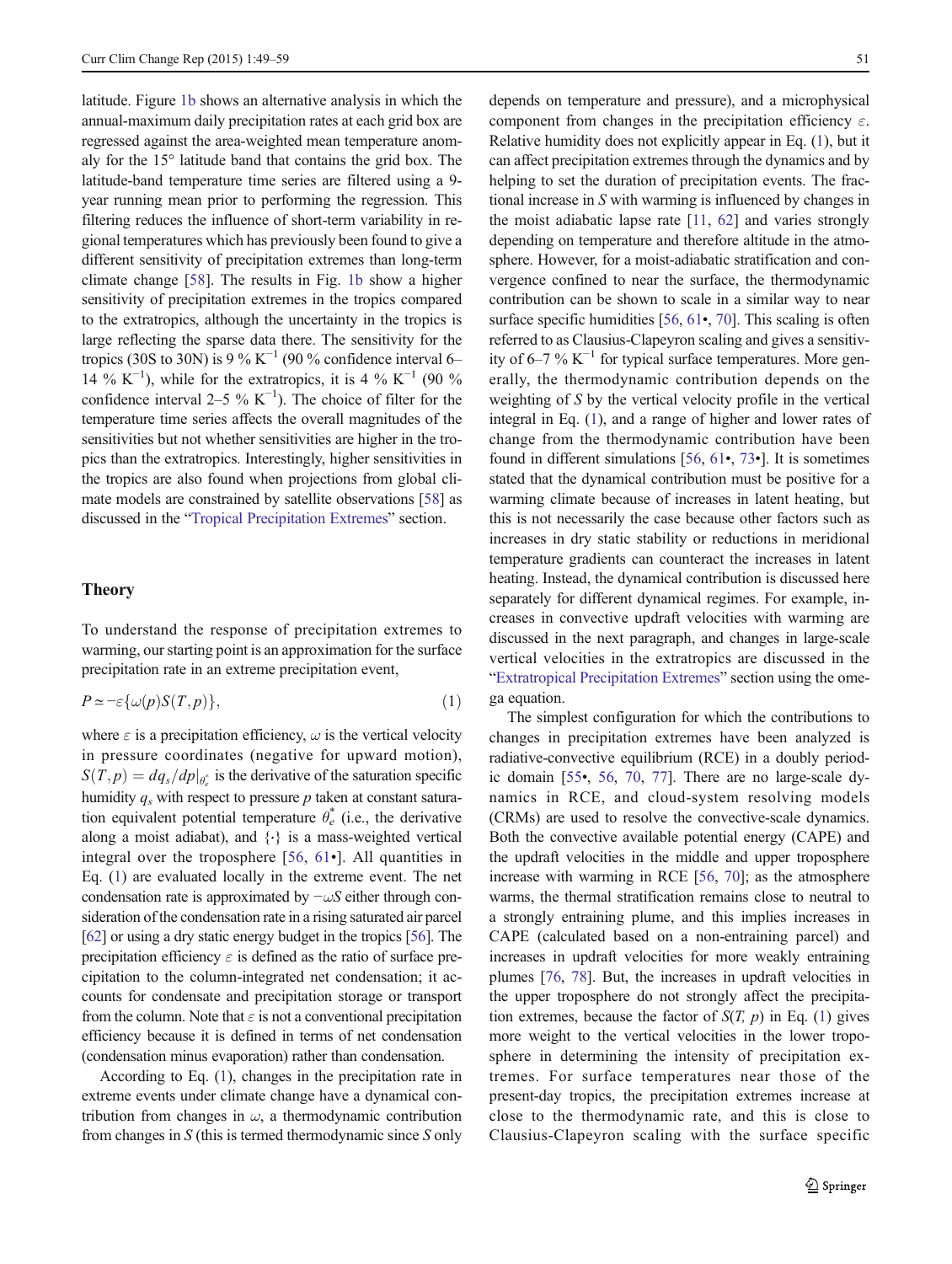<span id="page-3-0"></span>humidity, with relatively small contributions from changes in vertical velocities and precipitation efficiency [\[56](#page-9-0), [70,](#page-10-0) [77\]](#page-10-0). The same behavior is found when convection is organized in a squall line [[55](#page-9-0)•]. However, for temperatures below 295 K, the precipitation efficiency can change substantially with warming and the scaling of precipitation extremes then depends on the accumulation period considered [[77](#page-10-0)], as discussed in the "[Duration of Precipitation](#page-6-0) [Extremes](#page-6-0)" section.

## Climate-Model Projections

Climate models provide global coverage for precipitation extremes [[39](#page-9-0)•, [84\]](#page-10-0) and more detailed coverage on regional scales [\[8](#page-8-0)•, [22,](#page-8-0) [36](#page-9-0), [37](#page-9-0)]. They may be applied to different emissions scenarios or individual radiative forcings [[18,](#page-8-0) [35](#page-9-0)•, [38\]](#page-9-0), and they allow relatively straightforward investigations into the role of dynamics and other factors that contribute to precipitation intensity [\[24,](#page-8-0) [61](#page-9-0)•, [65](#page-9-0), [83](#page-10-0)]. Important limitations in the ability of current models to simulate precipitation extremes have also been recognized and are related in part to the use of parameterized convection [\[38,](#page-9-0) [43,](#page-9-0) [58,](#page-9-0) [89,](#page-10-0) [93](#page-10-0)].

Global models precipitate too frequently with too low a mean precipitation intensity [[20,](#page-8-0) [82](#page-10-0)], but this does not necessarily mean that they underestimate the intensity of precipitation extremes. For example, in an analysis of 30-year return values of daily precipitation over the conterminous USA, most global climate models were found to overestimate or roughly agree with observations that were conservatively interpolated to the model resolution for comparison [[17\]](#page-8-0). (Appropriate interpolation of precipitation is important because of mismatches in time and space scales between models and observations.) One exception was the Community Climate Model System 3 which underestimated the 30-year return values [\[17\]](#page-8-0), and increased horizontal resolution [\[90\]](#page-10-0) or use of superparameterization [\[49](#page-9-0)] has been shown to improve the representation of the intensity distribution of precipitation in the Community Atmosphere Model versions 2 and 3. The model bias of too-frequent precipitation mentioned above will affect percentiles calculated over only wet days rather than all days [\[9](#page-8-0)], even if the extreme events are properly simulated, which suggests that calculating extremes using all days (or all hours) is preferable for comparison of precipitation extremes between models and observations.

Projections of twenty-first-century climate change with global climate models show a general increase in the intensity of precipitation extremes except in some regions in the subtropics [\[38](#page-9-0), [39](#page-9-0)•]. To illustrate basic features of the response, Fig. 2 shows the sensitivity of the 99.9th percentile of daily precipitation to warming as a function of latitude in simulations with 15 global climate models from the Coupled Model Intercomparison Project phase 5 (CMIP5). Sensitivities for



Fig 2 Sensitivity of the 99.9th percentile of daily precipitation to globalmean surface temperature for climate change under the RCP8.5 scenario in CMIP5 global climate-model simulations. Shown are the multimodel median (green line with circles) and the full model range (dotted lines). Also shown are sensitivities inferred by constraining the model sensitivities using observations of tropical variability (black line) with a 90 % confidence interval obtained by bootstrapping as in [[58](#page-9-0)] (gray shading)

climate change  $(\% K^{-1})$  are calculated as the change in the 99.9th percentile between the final two decades of the twentieth century in the historical simulations and the final two decades of the twenty-first century in the warmer RCP8.5 simulations, normalized by the value in the historical simulations and the change in global-mean surface air temperature.<sup>2</sup> Note that the sensitivities from observations in Fig. [1](#page-1-0) and from simulations in Fig. 2 should not be compared in detail, because of the different time periods, geographic coverage, and measure of extreme precipitation used. We first discuss the simulated response of extratropical precipitation extremes, followed by tropical precipitation extremes and the use of observed variability to better constrain the intermodel spread.

## Extratropical Precipitation Extremes

The multimodel-median sensitivity is shown by the green line with circles in Fig. 2, and the multimodel median of the sensitivity averaged over the extratropics is 6 %  $K^{-1}$ . A slightly lower extratropical sensitivity of 5 % K<sup> $-1$ </sup> is obtained if it is normalized by the change in extratropical-mean surface temperature rather than global-mean surface temperature. The

 $\frac{2}{3}$  The model names and the exact time periods used are given in [[58\]](#page-9-0). The daily precipitation rates are first conservatively interpolated [[17](#page-8-0)] to an equal-area grid with constant spacing in longitude of 3°. Following [[61](#page-9-0)], the precipitation extremes in a given climate are calculated by aggregating daily precipitation rates (over both land and ocean and including dry days) at a given latitude and then calculating the 99.9th percentile. Calculating the change in precipitation extremes at each grid box and then taking the zonal average has been found to give similar results [\[65\]](#page-9-0). The sensitivities are averaged over 10° latitude bands for presentation in Fig. 2.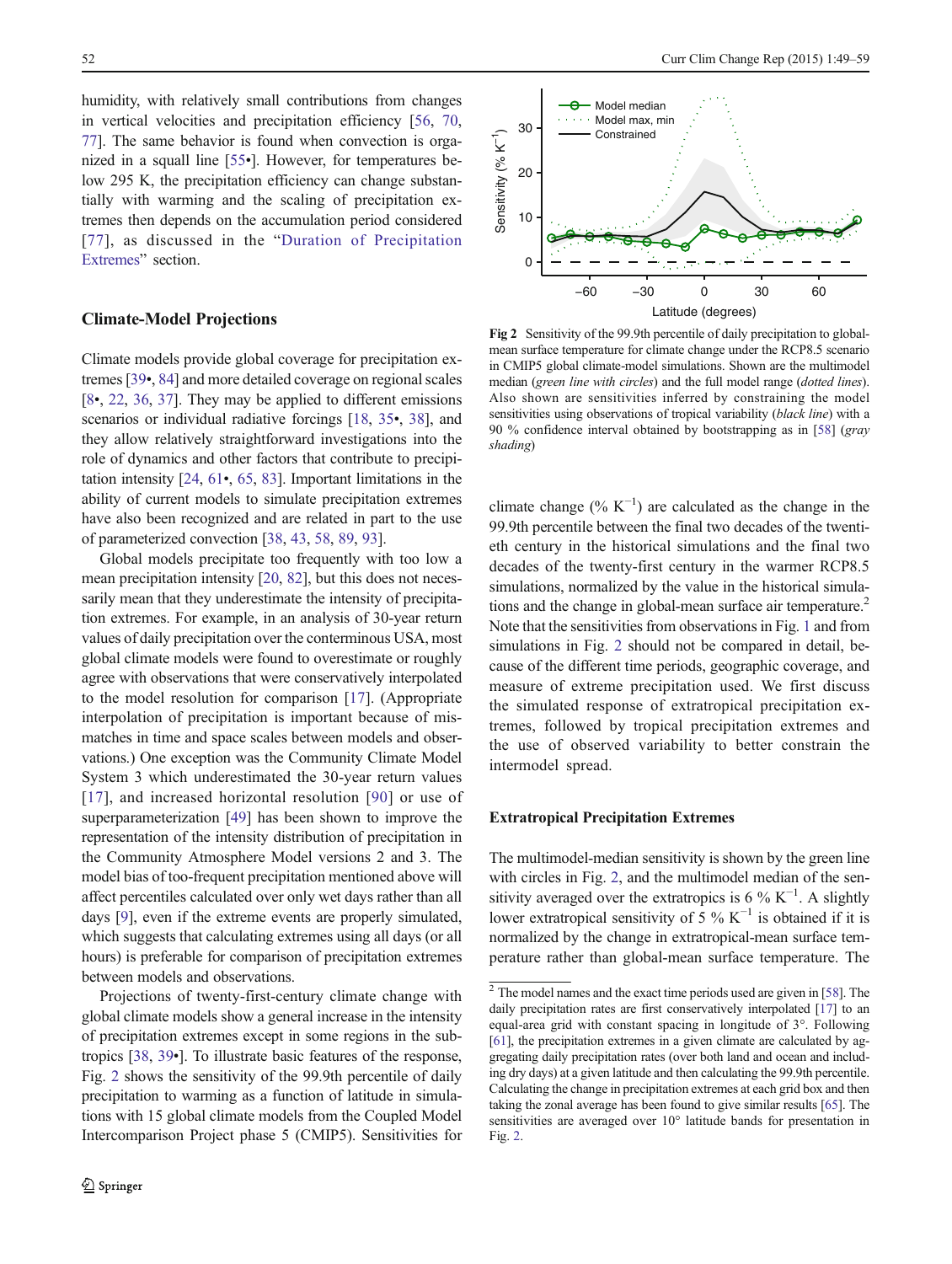<span id="page-4-0"></span>intermodel spread in the response (dotted lines in Fig. [2](#page-3-0)) is small in the extratropics, consistent with the fact that most extratropical precipitation extremes are associated with cyclones and fronts [[13](#page-8-0)•, [69\]](#page-10-0) that may be expected to be reasonably well simulated. However, global models with conventional parameterizations are unable to simulate precipitation extremes from mesoscale convective systems over midlatitudes in summer [[43](#page-9-0)], and so the results from these models are not reliable for regions and times of year in which these systems are important.

Equation [\(1](#page-2-0)) with the precipitation efficiency  $\varepsilon$  held fixed reproduces the fractional changes in precipitation extremes in CMIP3 simulations [[61](#page-9-0)•, [83](#page-10-0)]. The thermodynamic contribution in these simulations is close to what would be expected from scaling of precipitation extremes with surface specific humidity, and this implies a lower rate of increase than scaling with column water vapor [[60](#page-9-0)]. In the extratropics, the simulated rate of increase of precipitation extremes is close to the thermodynamic contribution at all latitudes, and there is little dynamical contribution from changes in vertical velocities [\[24](#page-8-0), [61](#page-9-0)•]. A stronger dynamical contribution resembling a poleward shift has been found in idealized aquaplanet simulations [\[51](#page-9-0), [62](#page-9-0)].

Why is there no general strengthening or weakening of large-scale vertical velocities associated with simulated extratropical precipitation extremes despite changes in latent heating and dry static stability? As a starting point, consider the quasigeostrophic omega equation written as

$$
\nabla^2 \left( \sigma \omega + \frac{\kappa J}{p} \right) + f_0^2 \frac{\partial^2}{\partial p^2} \omega = \text{RHS},\tag{2}
$$

where  $\omega$  is the vertical velocity in pressure coordinates,  $\sigma$  is the dry static stability parameter,  $J$  is the diabatic heating rate,  $\kappa$  is the ratio of the gas constant to the specific heat capacity at constant pressure,  $p$  is pressure,  $f_0$  is a reference value of the Coriolis parameter, and the right-hand-side (RHS) includes vorticity and temperature advection terms but not the static stability or diabatic heating rate [\[34](#page-9-0)]. This equation is the simplest equation for the vertical velocity that accounts for dynamical balance, and it is used here to gain some insight into the controls on large-scale vertical velocities in the extratropics, although it is not expected to be quantitatively accurate. In a strong non-convective event with saturated ascent, J will be dominated by latent heating and  $\sigma + \kappa J/(\rho \omega)$  is a measure of the moist static stability. This moist static stability will be small if the stratification is close to moist adiabatic, as was the case, for example, in the extreme precipitation event in the Colorado Front Range in September 2013 [[26\]](#page-8-0). For a region of upward motion that is sufficiently broad in the horizontal with small moist static stability, Eq. (2) reduces to  $f_0^2 \frac{\partial^2}{\partial p^2} \omega \approx$ RHS, and the effect of climate change on the vertical velocity  $\omega$  does not depend on changes in static stability or latent heating. The vertical velocity still depends on RHS, but changes in this would be expected to be relatively small given modest changes in eddy kinetic energy [\[57\]](#page-9-0) and eddy length [\[40](#page-9-0)].

Equation (2) gives, therefore, some insight as to why the vertical velocities associated with large-scale extratropical precipitation extremes might not change greatly under climate change. The term proportional to  $f_0^2$  on the left hand side of Eq. (2) arises from planetary rotation, and it makes the largescale vertical velocity much less sensitive to deviations from a moist adiabatic stratification when compared to small-scale convective updrafts (see the "[Theory](#page-2-0)" and "[Duration of](#page-6-0) [Precipitation Extremes](#page-6-0)" sections). We next turn to the tropics where the dynamical influence of planetary rotation is weaker and where convection is always a key factor for precipitation extremes.

#### Tropical Precipitation Extremes

As compared to the extratropics, the intermodel range in the sensitivity of precipitation extremes is much larger in the tropics (Fig. [2](#page-3-0)), with close to zero sensitivity in some models and greater than 30 %  $K^{-1}$  in others. Additional reasons to doubt the response of tropical precipitation extremes in these global climate models include the large differences between tropical precipitation extremes in the twentieth-century simulations in different models [[38](#page-9-0)], the inability of the models to represent mesoscale convective organization [\[72\]](#page-10-0) or to simulate the interannual variability in tropical precipitation extremes when compared to observations [\[2](#page-8-0), [3](#page-8-0)], and the disproportionate increases in precipitation extremes compared to other parts of the precipitation distribution that is found in some models an "extreme mode" in the tropical response to climate change that relates to gridpoint storms [[66](#page-10-0), [67](#page-10-0)].

Observations can be used to better constrain the large uncertainty in the response of tropical precipitation extremes to warming. The sensitivity of tropical precipitation extremes for climate change in different climate models is correlated with their sensitivity for shorter term variability within a climate (variability that is primarily related to El Niño-Southern Oscillation) [\[58](#page-9-0)]. For example, models with a relatively high sensitivity of tropical precipitation extremes for climate change also have a relatively high sensitivity of tropical precipitation extremes for variability in historical simulations, although the sensitivities for climate change and variability are generally different in value. The robust relationship between the sensitivities for climate change and variability has been used together with observed variability to constrain the sensitivity of tropical precipitation extremes to climate change [\[58](#page-9-0)]. The black line in Fig. [2](#page-3-0) shows a similar observationally constrained estimate of the sensitivity of the 99.9th percentile of daily precipitation for climate change, but instead of considering the sensitivity for climate change aggregated over the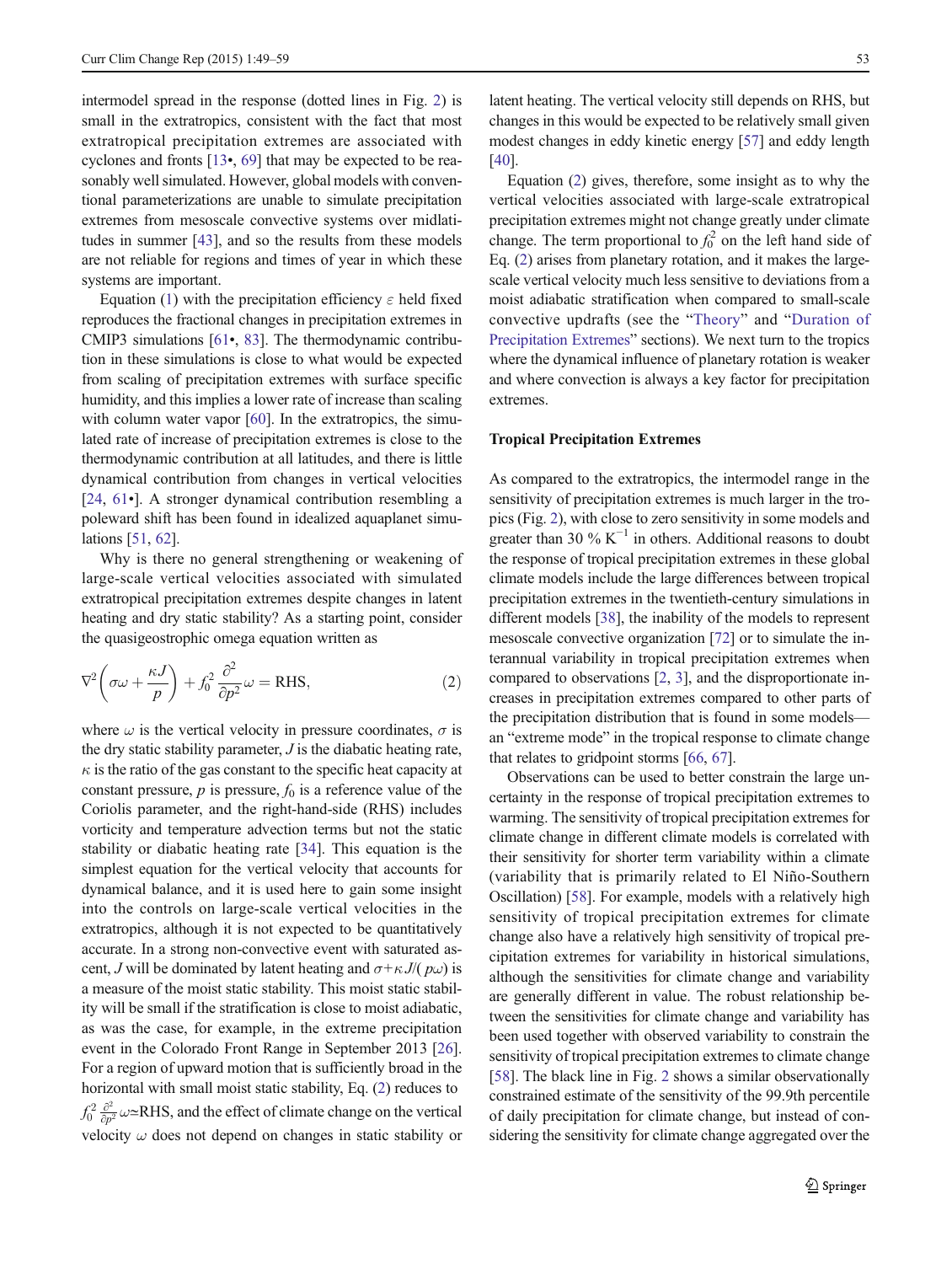<span id="page-5-0"></span>whole tropics as in [[58](#page-9-0)], the analysis is applied separately to the sensitivity for climate change in 10° latitude bands in both the tropics and extratropics.<sup>3</sup> This observationally constrained estimate is similar to the multimodel median in the extratropics but higher than the multimodel median in the tropics. It peaks near the equator and is higher for the tropics (11 % K<sup>-1</sup>, 90 % confidence interval 7–15 % K<sup>-1</sup>) than the extratropics (6 % K<sup>-1</sup>, 90 % confidence interval 6–7 % K<sup>-1</sup>). Interestingly, a higher sensitivity in the tropics compared to the extratropics was also found using historical rain-gauge data ("[Observed Changes in Precipitation Extremes](#page-1-0)"). For the tropics, there still remains considerable uncertainty in both the estimate from rain-gauge data and the observationally constrained estimate discussed in this section, and better constraining the sensitivity of tropical precipitation extremes is an important research challenge.

## Orographic Precipitation Extremes

Idealized simulations have recently been used to study the response of orographic precipitation extremes to climate warming [[73](#page-10-0)•, [74](#page-10-0)•] (see also [[41\]](#page-9-0) for a more general discussion). A striking result from these studies is that there are higher fractional changes in precipitation extremes on the climatological leeward slope of the mountain as compared to the windward slope. Orographic precipitation extremes must be treated as a special case for several reasons. The thermodynamic contribution is influenced by the vertical profile of the vertical velocity (see Eq. [1\)](#page-2-0), and the shape of this profile will generally be different over a sloped lower boundary than over a flat lower boundary [[74](#page-10-0)•]. Downstream transport of precipitation means that the local precipitation efficiency can vary strongly over the mountain, and the condensation that leads to leeward precipitation may occur relatively high in the atmosphere where sensitivities to temperature change are greater [\[74](#page-10-0)•]. In addition, changes in vertical velocities are governed

by mountain wave dynamics and have been found to be different for extreme precipitation events on the western and eastern slopes of an idealized midlatitude mountain [[73](#page-10-0)•].

Aweakening of orographic rain shadows related to changes in precipitation extremes has previously been noted in simulations of climate warming over North America [[22,](#page-8-0) [75](#page-10-0)]. Further study is needed to assess the role played by the physical factors discussed above in determining changes in orographic precipitation extremes in comprehensive simulations and observations.

## Snowfall Extremes

Changes in snowfall extremes have received relatively little research attention, party because of the difficulties in producing long-term records of snowfall. Observational studies of daily snowfall extremes have been regional in nature and have found large interdecadal variability with, for example, no long-term trend for Canada [[94](#page-10-0)] but more frequent extreme snowstorms in recent decades in the eastern two thirds of the USA [\[44\]](#page-9-0). Studies using different metrics have reached different conclusions as to whether there are more heavy snowfall events in anomalously warm or cold years or seasons in the USA [[15](#page-8-0), [44](#page-9-0)].

Physically, snowfall extremes are expected to be affected by climate warming through both increases in saturation vapor pressures and changes in the frequency of occurrence of temperatures below the rain-snow transition temperature. A simple asymptotic theory of snowfall extremes has been developed based on the temperature dependencies of precipitation extremes and the rain-snow transition [[59](#page-9-0)•]. According to the simple theory, snowfall extremes tend to occur near an optimal temperature of roughly −2 °C when snowfall is measured by liquid water equivalent. The optimal temperature arises because saturation vapor pressures increase with temperature whereas the fraction of precipitation that falls as snow reduces sharply at surface temperatures near freezing. When snowfall is measured by depth of snow, the optimal temperature is lower (roughly −4 °C) because the variation of snow density with temperature must also be taken into account. For an infinitesimal climate warming, the intensity of snowfall extremes decreases for climatological-mean temperatures above the optimal temperature and increases for climatological-mean temperatures below it. Furthermore, fractional changes in high percentiles of snowfall are smaller the higher the percentile considered (unlike for rainfall extremes), and fractional changes in the intensity of the most extreme events tend to be relatively small. There may still be large fractional decreases in snowfall extremes with warming in regions with climatologically mild temperatures, and changes in the frequency of exceeding a fixed high threshold of snowfall may still be substantial.

<sup>&</sup>lt;sup>3</sup> The observationally constrained estimate is obtained by regressing the sensitivity for climate change against the sensitivity for variability across the models, and then using this regression relationship together with the observed sensitivity for variability to estimate the sensitivity for climate change. The sensitivity for variability (%  $K^{-1}$ ) is calculated in both models and observations based on the 99.9th percentile of daily precipitation rates aggregated over the tropical oceans (30S to 30N) and the mean surface temperature over the tropical oceans, as described in detail in [\[58](#page-9-0)]. The sensitivities for climate change are calculated in 10° latitude bands relative to the change in global-mean surface temperature, as for the other sensitivities shown in Fig. [2.](#page-3-0) Differences in convective parameterizations are less important in the extratropics, and the correlation coefficient across models between the sensitivities for climate change and variability becomes smaller for climate change at higher latitudes, reaching a value of 0.5 at 50S and 40N as compared to a maximum of 0.86 at 20N. SSM/I data from Remote Sensing Systems [[33\]](#page-9-0) are used for the observed precipitation rates and NOAA MLOST data [\[80](#page-10-0)] for the observed temperatures.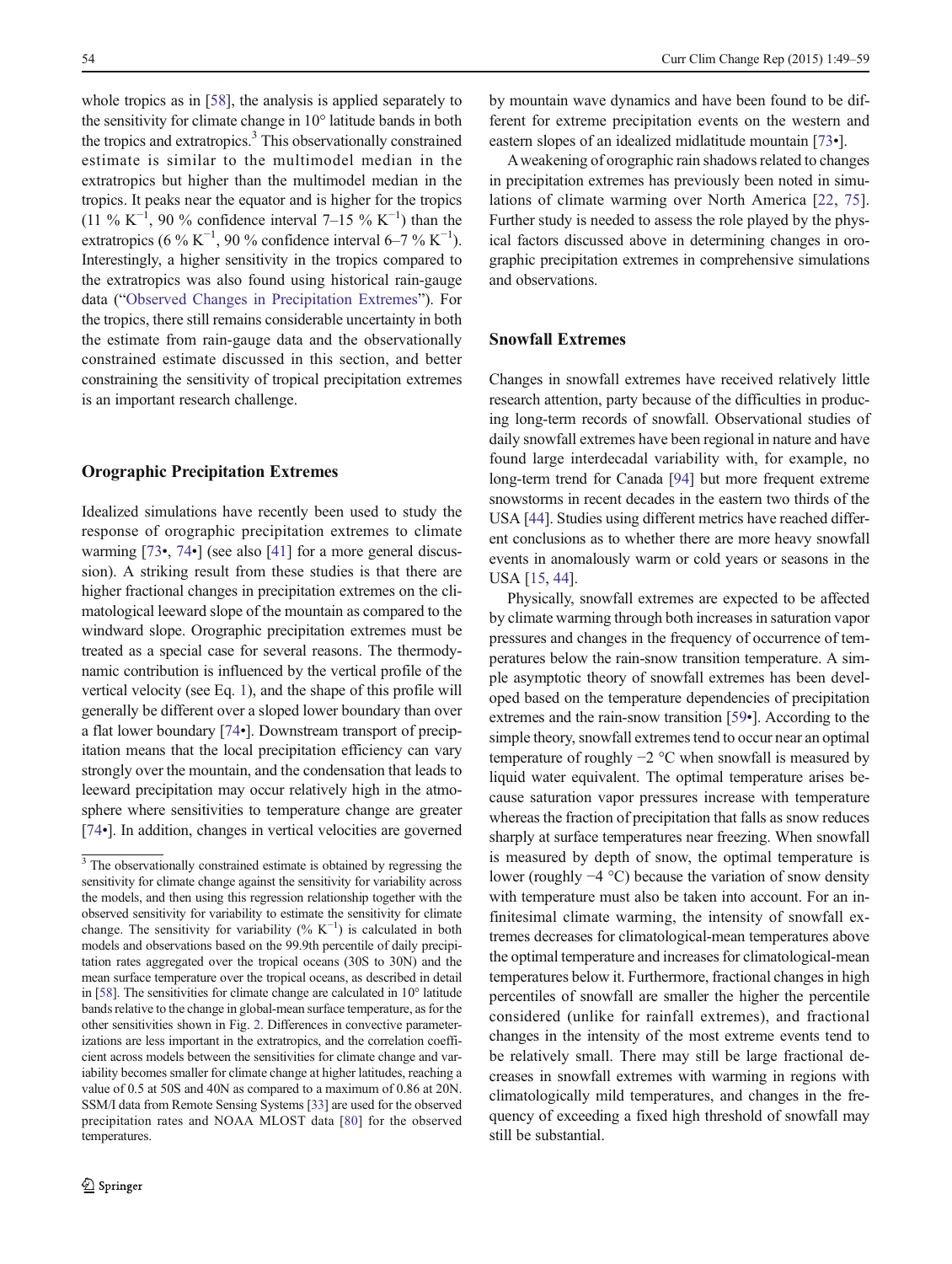<span id="page-6-0"></span>Snowfall extremes in simulations with global climate models from CMIP5 behave similarly to the simple theory for sufficiently extreme statistics [\[59](#page-9-0)•], although the climatological temperature below which snowfall extremes intensify is lower than the simple theory predicts. The response of snowfall extremes is similar in the subset of models that most realistically simulate Arctic sea ice [\[59](#page-9-0)•], the decline of which has been hypothesized to affect midlatitude weather extremes [\[19\]](#page-8-0).

Regional climate-model simulations exhibit large fractional decreases in maximum winter daily snowfall over much of western Europe, but little change or increases in other parts of Europe that are climatologically colder [[88](#page-10-0)]. As in the simple theory and in global climate-model simulations, there is a strong link in regional simulations [\[88](#page-10-0)] and downscaled global simulations [[52](#page-9-0)] between the changes in snowfall extremes and the local climatological temperature in the control climate.

#### Duration of Precipitation Extremes

The impact of changes in precipitation extremes depends on the duration of precipitation considered (i.e., the accumulation period). In a recent climate-model study, intensity-durationfrequency curves were calculated for accumulation periods from 6 h to 10 days, and the curves were found to shift upwards in intensity on a logarithmic scale in a relatively simple way as the climate warms [[35](#page-9-0)•]. However, it is not clear that global climate models can be relied on for subdaily extremes, because of the potential importance of convective processes. Indeed, for regional simulations of midlatitudes in summer, changing from a model with convective parameterization to a CRM has been found to lead to a marked improvement in the intensity distribution of hourly precipitation [[8](#page-8-0)•] and to significantly alter the simulated response of hourly precipitation extremes to climate change [[37\]](#page-9-0).

Long-term observational records of subdaily precipitation are relatively sparse, which makes it difficult to give a general assessment of trends in subdaily extremes [[92](#page-10-0)]. Many recent observational studies have instead focussed on the relationship between short-duration precipitation rates and the local surface temperature in variability within the current climate. In the first of these studies, a high-resolution record from the Netherlands was found to give a sensitivity of 7 %  $K^{-1}$  for daily precipitation as compared to 14 %  $K^{-1}$  for hourly precipitation over a range of temperatures [\[47](#page-9-0)]. Similar behavior was found in some but not all subsequent studies in different regions [[10](#page-8-0), [31,](#page-9-0) [48](#page-9-0), [54](#page-9-0), [87\]](#page-10-0); see [\[92\]](#page-10-0) for an in-depth discussion. Factors such as relative humidity [[31,](#page-9-0) [48](#page-9-0)], large-scale dynamics and temperature gradients [[54\]](#page-9-0), and transitions from stratiform to convective precipitation [\[10](#page-8-0), [29\]](#page-9-0) are thought to be important for the scaling of precipitation extremes with temperature in the current climate, and some of these factors may have a different effect on hourly and daily precipitation. While the sensitivity of precipitation extremes for long-term climate change need not be the same as for variability in a given climate [\[9,](#page-8-0) [58\]](#page-9-0), understanding the sensitivity of subdaily precipitation extremes in the present-day climate is an important starting point.

Idealized CRM studies suggest that changes in both dynamics and precipitation efficiency could contribute to the scaling of subdaily convective precipitation extremes with temperature. Convective precipitation extremes have been found to increase with warming considerably faster than implied by Clausius-Clapeyron scaling in some cases when a temperature increase is imposed that is constant in the vertical [\[7](#page-8-0), [79](#page-10-0)]. This is not surprising because a vertically uniform temperature increase makes a moist atmosphere less statically stable and leads to faster updrafts [[50](#page-9-0)•], but it does demonstrate that changes in the static stability associated with subdaily extreme precipitation events are worthy of further study. In a related result, temperature changes in climate-change simulations were found to be close to constant in the vertical for high-CAPE composites in the midlatitudes [\[7](#page-8-0), [50](#page-9-0)•].

As discussed in the "[Theory](#page-2-0)" section, updrafts do become somewhat faster with warming when lapse rates are allowed to equilibrate (rather than being imposed) in simulations of RCE, although the dynamical contribution to changes in precipitation extremes is still relatively small [[56](#page-9-0), [70](#page-10-0), [77](#page-10-0)]. Nonetheless, large deviations from Clausius-Clapeyron scaling have been found in a study of RCE because of changes in precipitation efficiency at mean surface temperatures below 295 K [\[77](#page-10-0)]. The 99.99th percentile of precipitation from this study is shown in Fig. [3a](#page-7-0) for durations from instantaneous to daily.4 Warming shifts the percentile curves upwards in intensity in Fig. [3a,](#page-7-0) but the rate at which they shift upwards varies with duration and temperature. As shown in Fig. [3b](#page-7-0), the precipitation extremes follow Clausius-Clapeyron scaling at roughly 6–7% K<sup> $-1$ </sup> for temperatures above 295 K. However, for temperatures below 295 K, the sensitivity varies widely depending on temperature and accumulation period in a manner that is not fully understood. Instantaneous precipitation extremes increase at close to double the Clausius-Clapeyron rate for temperatures below 295 K, and this has been shown to be due to increases in precipitation efficiency with warming, related in part to increases in hydrometeor fall speed as more of the precipitation in the column changes from solid to liquid [\[77\]](#page-10-0). Such changes in precipitation efficiency might be expected to occur for variability within a climate as well as for longer term climate change, but in the simulations, they depend strongly on the choice of cloud microphysics scheme, and it remains to be seen if they are relevant for observed precipitation extremes.

<sup>4</sup> Percentiles are calculated including zero precipitation amounts, and the simulations have 500-m horizontal grid spacing and use the cloud microphysics scheme referred to as "Lin-hail" in [\[77](#page-10-0)].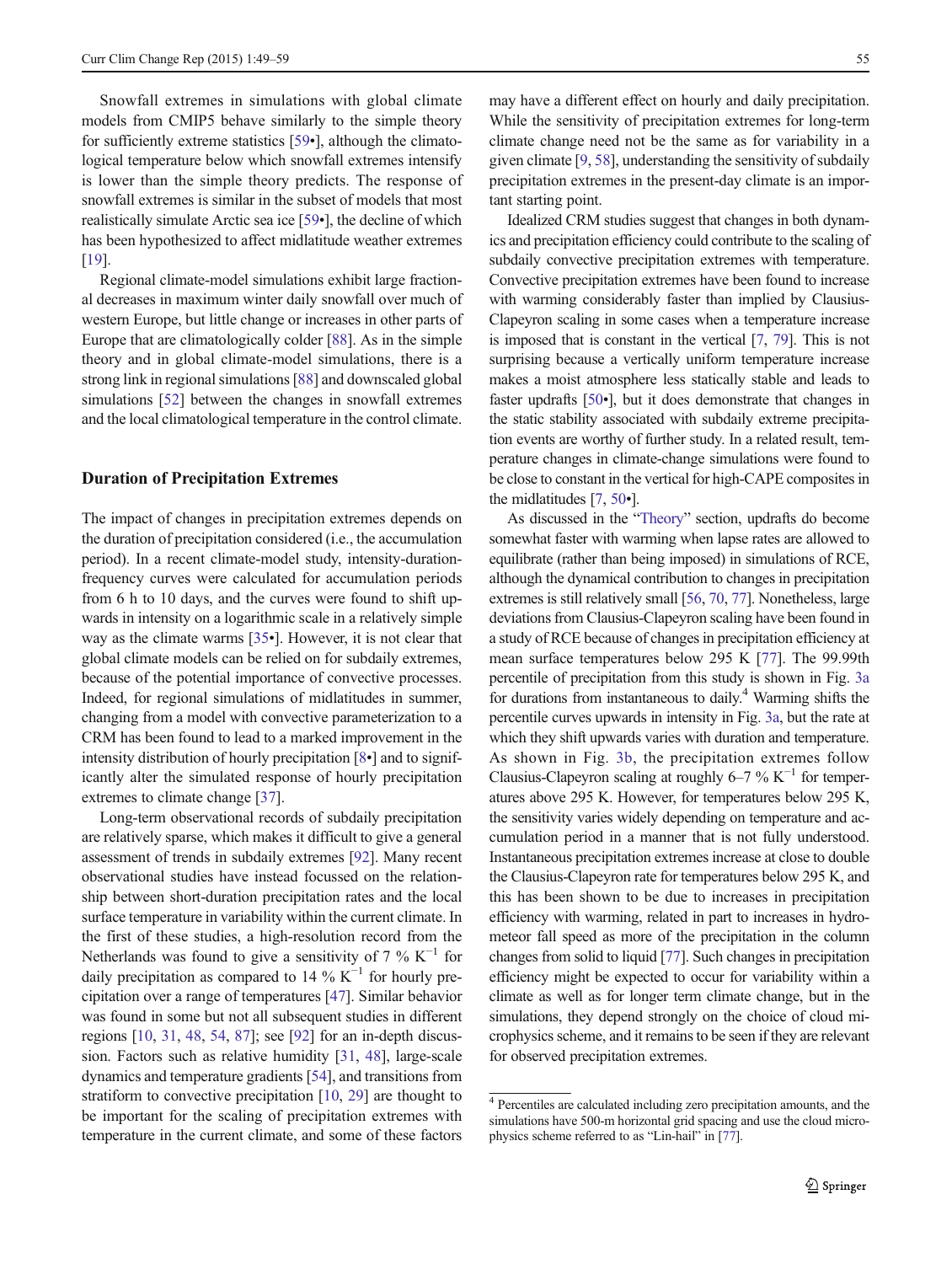<span id="page-7-0"></span>

Fig 3 a The 99.99th percentile of precipitation for different durations (instantaneous, 1 h, 3 h, 6 h, and daily) in simulations of radiativeconvective equilibrium with a cloud-system resolving model at selected mean surface-air temperatures as given in the legend. b The sensitivity of the 99.99th percentile of precipitation to mean surface air temperature changes for the same temperatures shown in (a). The natural logarithm of the 99.99th percentile of precipitation as a function of mean surface-air temperature from ten simulations is linearly interpolated to a uniform grid in temperature and sensitivities (% $K^{-1}$ ) are calculated as the change for a 3-K warming

## Conclusions and Open Questions

As demonstrated in several observational studies, there has been an overall intensification of daily precipitation extremes as a result of global warming, although the available data has limited geographic coverage, and there are large regional variations in the observed trends. Much of the characterization of projected changes in precipitation extremes comes from climate models that use parameterized moist convection, but these are not expected to be reliable for precipitation extremes that are primarily convective in nature (for example, in the tropics or for certain events in summer in the extratropics). As a result, simulations that use cloud-system resolving models or superparameterizations are becoming increasingly important to research in this area. Even when convective dynamics are resolved, precipitation extremes at short durations have been found to be sensitive to the parameterization of cloud and precipitation microphysics [\[77\]](#page-10-0), and progress in observations and physical understanding remains equally important.

Contributions from changes in thermodynamics, dynamics, and precipitation efficiency have all been found to be important for changes in precipitation extremes in at least some situations in modeling studies. The thermodynamic contribution is the easiest to understand and always gives an intensification with warming. There is some basic understanding of dynamical contributions at the large scale from the omega equation ("[Extratropical Precipitation Extremes](#page-3-0)") and also at the convective scale in the case of RCE ("[Theory](#page-2-0)" and "[Duration of Precipitation Extremes](#page-6-0)"), but only a few studies have focussed on the role of mesoscale convective organization in precipitation extremes [[55](#page-9-0)•, [72,](#page-10-0) [79\]](#page-10-0).

Precipitation extremes associated with particular dynamical regimes or particular precipitation types may respond differently to climate warming and are deserving of special attention. As discussed in the "[Orographic Precipitation](#page-5-0) [Extremes](#page-5-0)" section, recent idealized studies of orographic precipitation extremes have found that fractional increases are larger on the climatological leeward side than on the windward side, and further work is needed to relate this to more realistic modeling studies and observations. Similarly, snowfall extremes behave quite differently from rainfall extremes because they tend to occur near an optimal temperature that is unaffected by climate warming. Further work is needed to understand the specific responses of lake-effect and highelevation snowfall extremes, as well as changes in the frequency of hail and ice storms [[14,](#page-8-0) [16](#page-8-0)].

Characterizing the dependence of changes in precipitation extremes on duration is of importance for impacts, and this is particularly challenging for subdaily durations. Much research has focussed on precipitation accumulated over fixed time periods as discussed in the "[Duration of Precipitation](#page-6-0) [Extremes](#page-6-0)" section. An alternative approach is to consider properties of contiguous precipitation events that are defined based on when non-zero precipitation begins and ends [[10,](#page-8-0) [68,](#page-10-0) [71\]](#page-10-0). Consideration of the amount of precipitation in a given event (the event depth) may be advantageous because observed distributions of event depths exhibit a power law range [\[68](#page-10-0), [81\]](#page-10-0) and thus, their response to climate change may be relatively simple to characterize.

Daily precipitation extremes in the tropics seem to be more sensitive to climate warming than those in the extratropics, as suggested by results from both rain-gauge observations ("[Observed Changes in Precipitation Extremes](#page-1-0)") and climate-model projections constrained using satellite observations ("[Tropical Precipitation Extremes](#page-4-0)"). One possible cause is a more positive dynamical contribution in the tropics than the extratropics. Changes in extratropical eddy kinetic energy are relatively modest and can be either positive or negative depending on the season and hemisphere [[57\]](#page-9-0), whereas increases in the frequency of the most intense tropical cyclones are expected as the climate warms [\[42\]](#page-9-0), and tropical cyclones contribute substantially to off-equatorial precipitation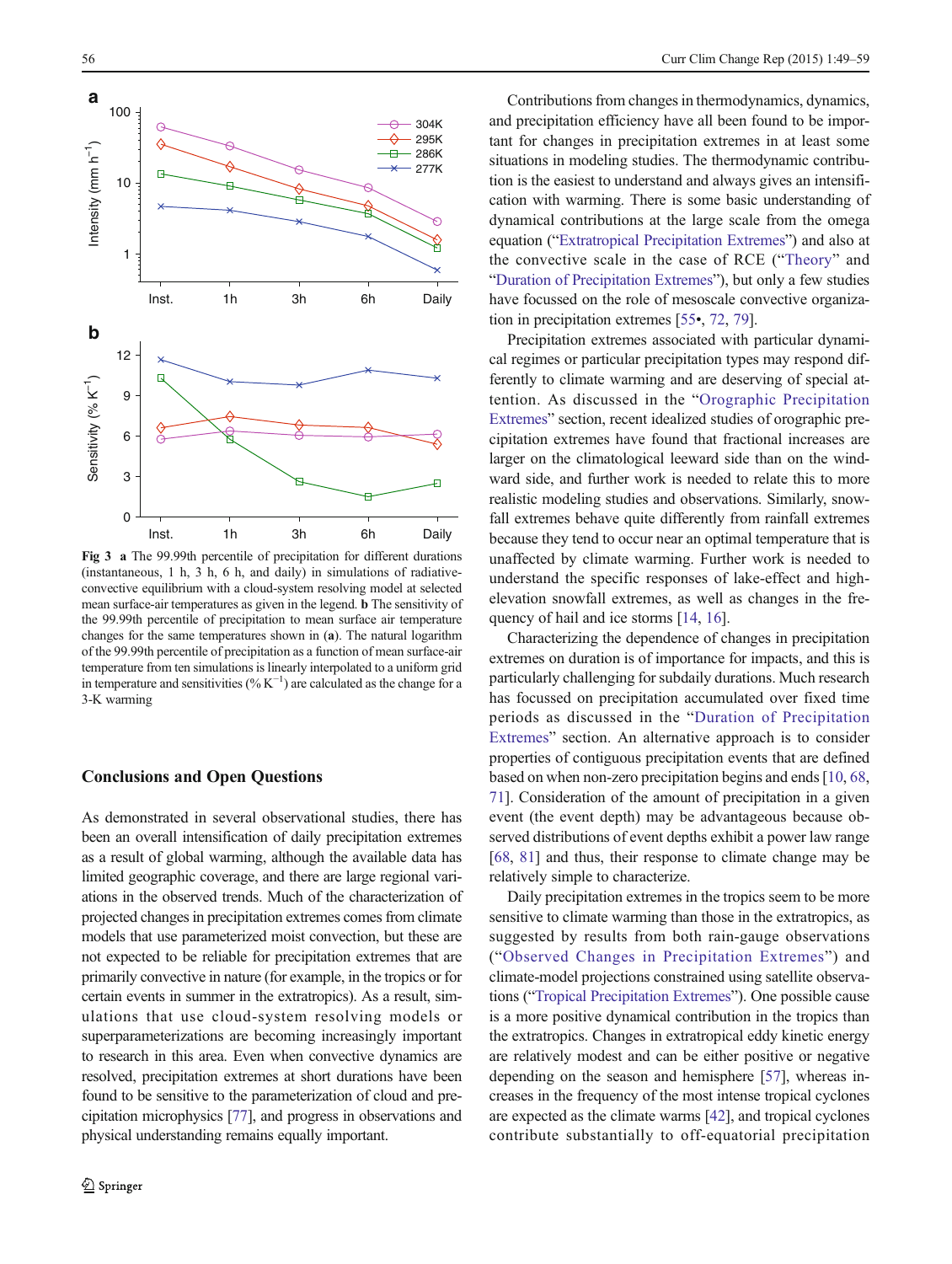<span id="page-8-0"></span>extremes in the current climate [\[45\]](#page-9-0). Furthermore, increases in the activity of the Madden-Julian Oscillation and convectively coupled equatorial Kelvin waves have been found in simulations with conventional and superparameterized climate models [5, 12]. The influence of these potential dynamical changes on the aggregate statistics of tropical precipitation extremes remains to be assessed.

Acknowledgments I thank Martin Singh, Bill Boos, Markus Donat, Lisa Alexander, and an anonymous referee for helpful comments and to Justin Gillis for alerting me to some early papers. HadEX2 data were downloaded from [www.metoffice.gov.uk/hadobs/hadex2/](http://www.metoffice.gov.uk/hadobs/hadex2/). NOAA Merged Land-Ocean Surface Temperature (MLOST) (V3.5.4) data were provided by the NOAA/OAR/ESRL PSD from their website at [www.esrl.](http://www.esrl.noaa.gov/psd/) [noaa.gov/psd/.](http://www.esrl.noaa.gov/psd/) SSM/I (V6) data were provided by Remote Sensing Systems [\(www.remss.com\)](http://www.remss.com/) and sponsored by the NASA Earth Science MEaSUREs DISCOVER Project. I acknowledge the World Climate Research Programme's Working Group on Coupled Modelling, which is responsible for CMIP, and I thank the climate modeling groups for producing and making available their model output. For CMIP the U.S. Department of Energy's Program for Climate Model Diagnosis and Intercomparison provides coordinating support and led development of software infrastructure in partnership with the Global Organization for Earth System Science Portals. I am grateful for support from NSF grant AGS-1148594 and NASA grant NNX-11AO92G. This paper was partly written while I was a visiting fellow at the Climate Change Research Centre of the University of New South Wales.

Conflict of Interest The author states that there is no conflict of interest.

Open Access This article is distributed under the terms of the Creative Commons Attribution 4.0 International License (http:// creativecommons.org/licenses/by/4.0/), which permits unrestricted use, distribution, and reproduction in any medium, provided you give appropriate credit to the original author(s) and the source, provide a link to the Creative Commons license, and indicate if changes were made.

#### References

Papers of particular interest, published recently have been highlighted as:

- Of importance
- •• Of major importance
- 1. Alexander LV, Zhang X, Peterson TC, Caesar J, Gleason B, Klein Tank AMG, et al. Global observed changes in daily climate extremes of temperature and precipitation. J Geophys Res Atmos. 2006;111, D05109.
- 2. Allan RP, Soden BJ. Atmospheric warming and the amplification of precipitation extremes. Science. 2008;321:1481–4.
- 3. Allan RP, Soden BJ, John VO, Ingram W, Good P. Current changes in tropical precipitation. Environ Res Lett. 2010;5:025205.
- 4. Allen MR, Ingram WJ. Constraints on future changes in climate and the hydrologic cycle. Nature. 2002;419:224–32.
- 5. Arnold NP, Kuang Z, Tziperman E. Enhanced MJO-like variability at high SST. J Clim. 2013;26:988–1001.
- 6. Asadieh B, Krakauer NY. Global trends in extreme precipitation: climate models vs. observations. Hydrol Earth Syst Sci. 2015;19: 877–91.
- 7. Attema JJ, Loriaux JM, Lenderink G. Extreme precipitation response to climate perturbations in an atmospheric mesoscale model. Environ Res Lett. 2014;9:014003.
- 8.• Ban N, Schmidli J, Schär C. Evaluation of the convection-resolving regional climate modeling approach in decade-long simulations. J Geophys Res Atmos. 2014;119:7889–907. This paper demonstrates an improvement in the simulation of midlatitude summer precipitation extremes through use of a cloud-system resolving model.
- 9. Ban N, Schmidli J, Schär C. Heavy precipitation in a changing climate: does short-term summer precipitation increase faster? Geophys Res Lett. 2015;42:1165–72.
- 10. Berg P, Moseley C, Haerter JO. Strong increase in convective precipitation in response to higher temperatures. Nat Geosci. 2013;6:181–5.
- 11. Betts AK, Harshvardhan. Thermodynamic constraint on the cloud liquid water feedback in climate models. J Geophys Res. 1987;92: 8483–5.
- 12. Caballero R, Huber M. Spontaneous transition to superrotation in warm climates simulated by CAM3. Geophys Res Lett. 2010;37, L11701.
- 13.• Catto JL, Pfahl S. The importance of fronts for extreme precipitation. J Geophys Res Atmos. 2013;118:10,791–10,801. This paper quantifies the importance of fronts and cyclones for precipitation extremes.
- 14. Changnon SA, Changnon D. Long-term fluctuations in hail incidences in the United States. J Clim. 2000;13:658–64.
- 15. Changnon SA, Changnon D, Karl TR. Temporal and spatial characteristics of snowstorms in the contiguous United States. J Appl Meteorol Climatol. 2006;45:1141–55.
- 16. Changnon SA, Karl TR. Temporal and spatial variations of freezing rain in the contiguous United States: 1948-2000. J Appl Meteorol. 2003;42:1302–15.
- 17. Chen CT, Knutson T. On the verification and comparison of extreme rainfall indices from climate models. J Clim. 2008;21:1605– 21.
- 18. Chen G, Ming Y, Singer ND, Lu J. Testing the Clausius-Clapeyron constraint on the aerosol-induced changes in mean and extreme precipitation. Geophys Res Lett. 2011;38, L04807.
- 19. Cohen J, Screen JA, Furtado JC, Barlow M, Whittleston D, Coumou D, et al. Recent Arctic amplification and extreme midlatitude weather. Nat Geosci. 2014;7:627–37.
- 20. Dai A. Precipitation characteristics in eighteen coupled climate models. J Clim. 2006;19:4605–30.
- 21. Dettinger M. Climate change, atmospheric rivers, and floods in California—a multimodel analysis of storm frequency and magnitude changes. J Am Water Resour Assoc. 2011;47:514–23.
- 22. Diffenbaugh NS, Pal JS, Trapp RJ, Giorgi F. Fine-scale processes regulate the response of extreme events to global climate change. Proc Natl Acad Sci. 2005;102:15,774–8.
- 23. Donat MG, Alexander LV, Yang H, Durre I, Vose R, Dunn RJH, et al. Updated analyses of temperature and precipitation extreme indices since the beginning of the twentieth century: the HadEX2 dataset. J Geophys Res Atmos. 2013;118:2098–118.
- 24. Emori S, Brown SJ. Dynamic and thermodynamic changes in mean and extreme precipitation under changed climate. Geophys Res Lett. 2005;32, L17706.
- 25. Fischer EM, Knutti R. Detection of spatially aggregated changes in temperature and precipitation extremes. Geophys Res Lett. 2014;41:547–54.
- 26. Gochis D, Schumacher R, Friedrich K, Doesken N, Kelsch M, Sun J, et al. The great Colorado flood of September 2013. Bull Am Meteorol Soc. 2015. doi:[10.1175/BAMS-D-13-00241.1.](http://dx.doi.org/10.1175/BAMS-D-13-00241.1)
- 27. Gordon HB, Whetton PH, Pittock AB, Fowler AM, Haylock MR. Simulated changes in daily rainfall intensity due to the enhanced greenhouse effect: implications for extreme rainfall events. Clim Dyn. 1992;8:83–102.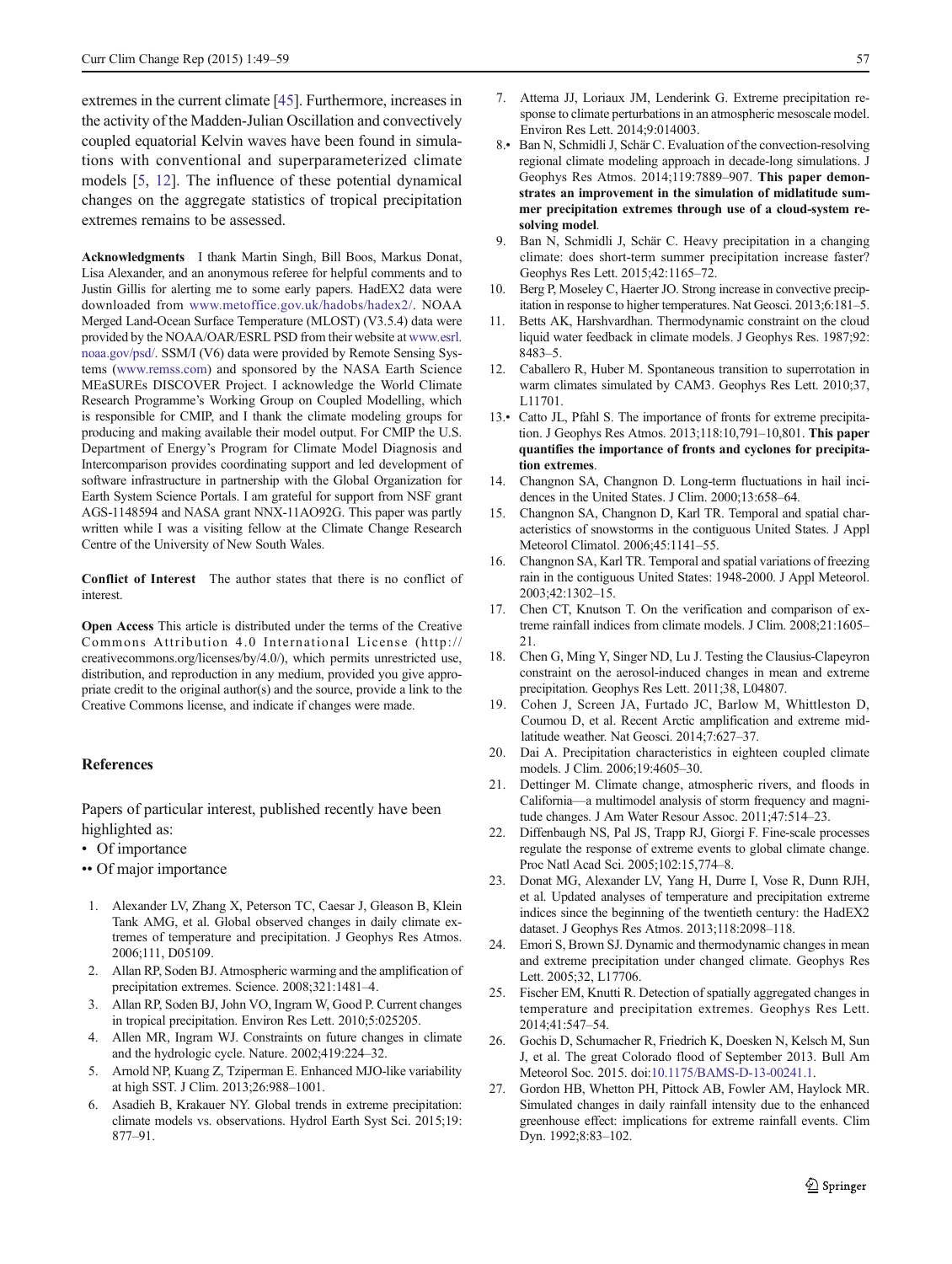- <span id="page-9-0"></span>28. Groisman PY, Knight RW, Easterling DR, Karl TR, Hegerl GC, Razuvaev VN. Trends in intense precipitation in the climate record. J Clim. 2005;18:1326–50.
- 29. Haerter JO, Berg P. Unexpected rise in extreme precipitation caused by a shift in rain type? Nat Geosci. 2009;2:372–3.
- 30. Handmer J, Honda Y, Kundzewicz ZW, et al. Changes in impacts of climate extremes: human systems and ecosystems. In: Field CB, Barros V, Stocker TF, et al., editors. Managing the risks of extreme events and disasters to advance climate change adaptation. Cambridge: Cambridge Univ. Press; 2012. p. 231–90.
- 31. Hardwick Jones R, Westra S, Sharma A. Observed relationships between extreme sub-daily precipitation, surface temperature, and relative humidity. Geophys Res Lett. 2010;37, L22805.
- 32. Herring SC, Hoerling MP, Peterson TC, Stott PA. Explaining extreme events of 2013 from a climate perspective. Bull Am Meteorol Soc. 2014;95:S1–S96.
- 33. Hilburn KA, Wentz FJ. Intercalibrated passive microwave rain products from the unified microwave ocean retrieval algorithm (UMORA). J Appl Meteorol. 2008;47:778–94.
- 34. Holton JR. An introduction to dynamic meteorology. 4th ed. London: Elsevier Academic Press; 2004.
- 35.• Kao SC, Ganguly AR. Intensity, duration, and frequency of precipitation extremes under 21st-century warming scenarios. J Geophys Res. 2011;116: D16,119. This paper presents intensity-durationfrequency curves in different climates in simulations with global climate models.
- 36. Kawazoe S, Gutowski Jr WJ. Regional, very heavy daily precipitation in NARCCAP simulations. J Hydrometeorol. 2013;14:1212–27.
- 37. Kendon EJ, Roberts NM, Fowler HJ, Roberts MJ, Chan SC, Senior CA. Heavier summer downpours with climate change revealed by weather forecast resolution model. Nat Clim Chang. 2014;4:570–6.
- 38. Kharin VV, Zwiers FW, Zhang X, Hegerl GC. Changes in temperature and precipitation extremes in the IPCC ensemble of global coupled model simulations. J Clim. 2007;20:1419–44.
- 39.• Kharin VV, Zwiers FW, Zhang X, Wehner M. Changes in temperature and precipitation extremes in the CMIP5 ensemble. Clim Chang. 2013;119:345–57. This paper analyzes the changes in extremes in the most recent major intercomparison of global climate models.
- 40. Kidston J, Dean SM, Renwick JA, Vallis GK. A robust increase in the eddy length scale in the simulation of future climates. Geophys Res Lett. 2010;37, L03806.
- 41. Kirshbaum DJ, Smith RB. Temperature and moist-stability effects on midlatitude orographic precipitation. Q J Roy Meteorol Soc. 2008;134:1183–99.
- 42. Knutson TR, McBride JL, Chan J, Emanuel K, Holland G, Landsea C, et al. Tropical cyclones and climate change. Nat Geosci. 2010;3: 157–63.
- 43. Kooperman GJ, Pritchard MS, Somerville RC. The response of US summer rainfall to quadrupled  $CO<sub>2</sub>$  climate change in conventional and superparameterized versions of the NCAR community atmosphere model. J Adv Model Earth Syst. 2014;6:859–82.
- 44. Kunkel KE, Karl TR, Brooks H, Kossin J, Lawrimore JH, Arndt D, et al. Monitoring and understanding trends in extreme storms: state of knowledge. Bull Am Meteorol Soc. 2013;94:499–514.
- 45. Lau KM, Zhou YP, Wu HT. Have tropical cyclones been feeding more extreme rainfall? J Geophys Res. 2008;113, D23113.
- 46. Lavers DA, Allan RP, Wood EF, Villarini G, Brayshaw DJ, Wade AJ. Winter floods in Britain are connected to atmospheric rivers. Geophys Res Lett. 2011;38, L23803.
- 47. Lenderink G, van Meijgaard E. Increase in hourly precipitation extremes beyond expectations from temperature changes. Nat Geosci. 2008;1:511–4.
- 48. Lenderink G, Mok HY, Lee TC, van Oldenborgh GJ. Scaling and trends of hourly precipitation extremes in two different climate

zones—Hong Kong and the Netherlands. Hydrol Earth Syst Sci. 2011;15:3033–41.

- Li F, Rosa D, Collins WD, Wehner MF. Super-parameterization: a better way to simulate regional extreme precipitation? J Adv Model Earth Syst. 2012;4:M04002.
- 50.• Loriaux JM, Lenderink G, de Roode SR, Siebesma AP. Understanding convective extreme precipitation scaling using observations and an entraining plume model. J Atmos Sci. 2013;70: 3641–55. This paper examines the scaling of subdaily precipitation extremes with temperature in observations and a simple plume model of convection.
- 51. Lu J, Leung LR, Yang Q, Chen G, Collins WD, Li F, et al. The robust dynamical contribution to precipitation extremes in idealized warming simulations across model resolutions. Geophys Res Lett. 2014;41:2971–8.
- 52. Lute AC, Abatzoglou JT, Hegewisch KC. Projected changes in snowfall extremes and interannual variability of snowfall in the western United States. Water Resour Res. 2015;51:960–72.
- 53.•• Min SK, Zhang X, Zwiers FW, Hegerl GC. Human contribution to more-intense precipitation extremes. Nature. 2011;470:378–81. This paper provides evidence for an anthropogenic contribution to observed changes in precipitation extremes.
- 54. Mishra V, Wallace JM, Lettenmaier DP. Relationship between hourly extreme precipitation and local air temperature in the United States. Geophys Res Lett. 2012;39, L16403.
- 55.• Muller C. Impact of convective organization on the response of tropical precipitation extremes to warming. J Clim. 2013;26: 5028–43. This paper compares the response of precipitation extremes to warming in idealized simulations of organized and disorganized convection.
- 56. Muller CJ, O'Gorman PA, Back LE. Intensification of precipitation extremes with warming in a cloud resolving model. J Clim. 2011;24:2784–800.
- 57. O'Gorman PA. Understanding the varied response of the extratropical storm tracks to climate change. Proc Natl Acad Sci. 2010;107:19,176–80.
- 58. O'Gorman PA. Sensitivity of tropical precipitation extremes to climate change. Nat Geosci. 2012;5:697–700.
- 59.• O'Gorman PA. Contrasting responses of mean and extreme snowfall to climate change. Nature. 2014;512:416-8. This paper introduces a theory for the response of snowfall extremes to climate change.
- 60. O'Gorman PA, Muller CJ. How closely do changes in surface and column water vapor follow Clausius-Clapeyron scaling in climatechange simulations? Environ Res Lett. 2010;5:025,207.
- 61.• O'Gorman PA, Schneider T. The physical basis for increases in precipitation extremes in simulations of 21st-century climate change. Proc Natl Acad Sci. 2009;106:14,773–7. This paper quantifies the physical contributions to changes in precipitation extremes in climate-model simulations.
- 62. O'Gorman PA, Schneider T. Scaling of precipitation extremes over a wide range of climates simulated with an idealized GCM. J Clim. 2009;22:5676–85.
- 63. Otto FEL, Rosier SM, Allen MR, Massey NR, Rye CJ, Quintana JI. Attribution analysis of high precipitation events in summer in England and Wales over the last decade. Clim Chang. 2014. doi: [10.1007/s10584-014-1095-2](http://dx.doi.org/10.1007/s10584-014-1095-2).
- 64.• Pall P, Aina T, Stone DA, Stott PA, Nozawa T, Hilberts AGJ, et al. Anthropogenic greenhouse gas contribution to flood risk in England and Wales in autumn 2000. Nature. 2011;470:382–5. This paper assesses the anthropogenic contribution to a specific extreme precipitation and flooding event.
- 65. Pall P, Allen MR, Stone DA. Testing the Clausius–Clapeyron constraint on changes in extreme precipitation under  $CO<sub>2</sub>$  warming. Clim Dyn. 2007;28:351–63.